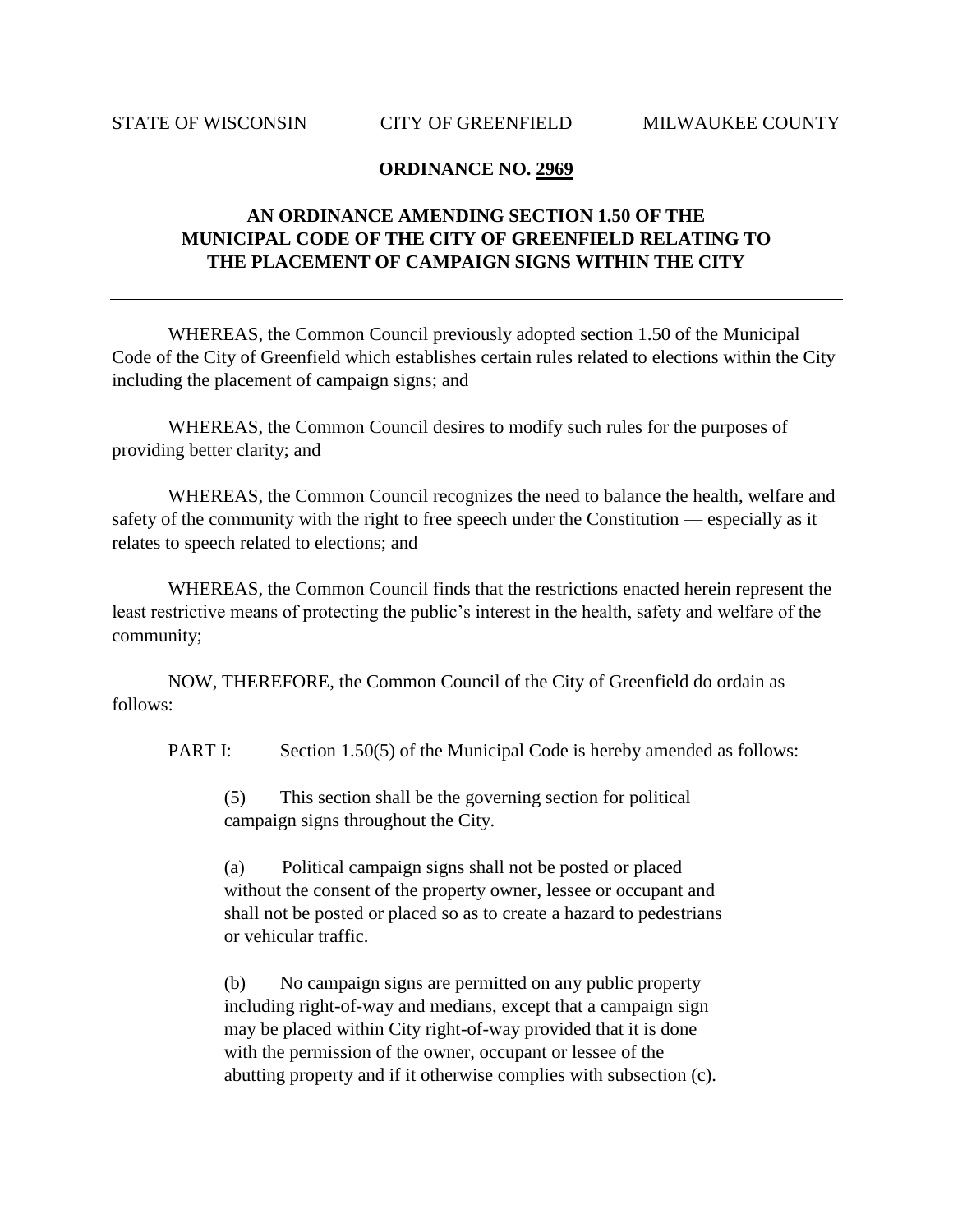(c) Any campaign sign permitted to be posted or placed under this section, shall be posted or placed only on the buildable side of any public sidewalk. In the case there is no sidewalk, any election campaign sign permitted to be posted or placed under this section shall be posted or placed on the buildable side of the ditch line, or a minimum of 4 feet in from the edge of the roadway surface if there is no ditch.

(d) Nothing in this section shall be construed as authorizing or permitting the placement or posting of any signage whatsoever in county or state right-of-way, or in violation of any state or county rule, regulation or law.

(e) Any election campaign sign or other sign determined to have been posted or placed in contravention of this section may be forthwith removed by the owner-occupant, tenant or authorized City personnel. If a sign creates a traffic hazard to vehicular and/or pedestrian traffic, it shall be removed by the Police Department or Department of Public Works. A candidate whose campaign signs have been removed by the Police Department or Department of Public Works personnel shall be notified by the Police Department or Department of Public Works regarding said confiscated signs. Confiscated signs shall be destroyed if the candidate fails to reclaim them within 5 days of notification.

PART II: The terms and provisions of this ordinance are severable. Should any term or provision of this ordinance be found to be invalid by a court of competent jurisdiction, the remaining terms and provisions shall remain in full force and effect.

PART III: All ordinances or parts of ordinances contravening the provisions of this ordinance are hereby repealed.

PART IV: This ordinance shall take effect and be in force upon its passage and on the day after its publication.

PASSED AND ADOPTED by the Common Council of the City of Greenfield on this